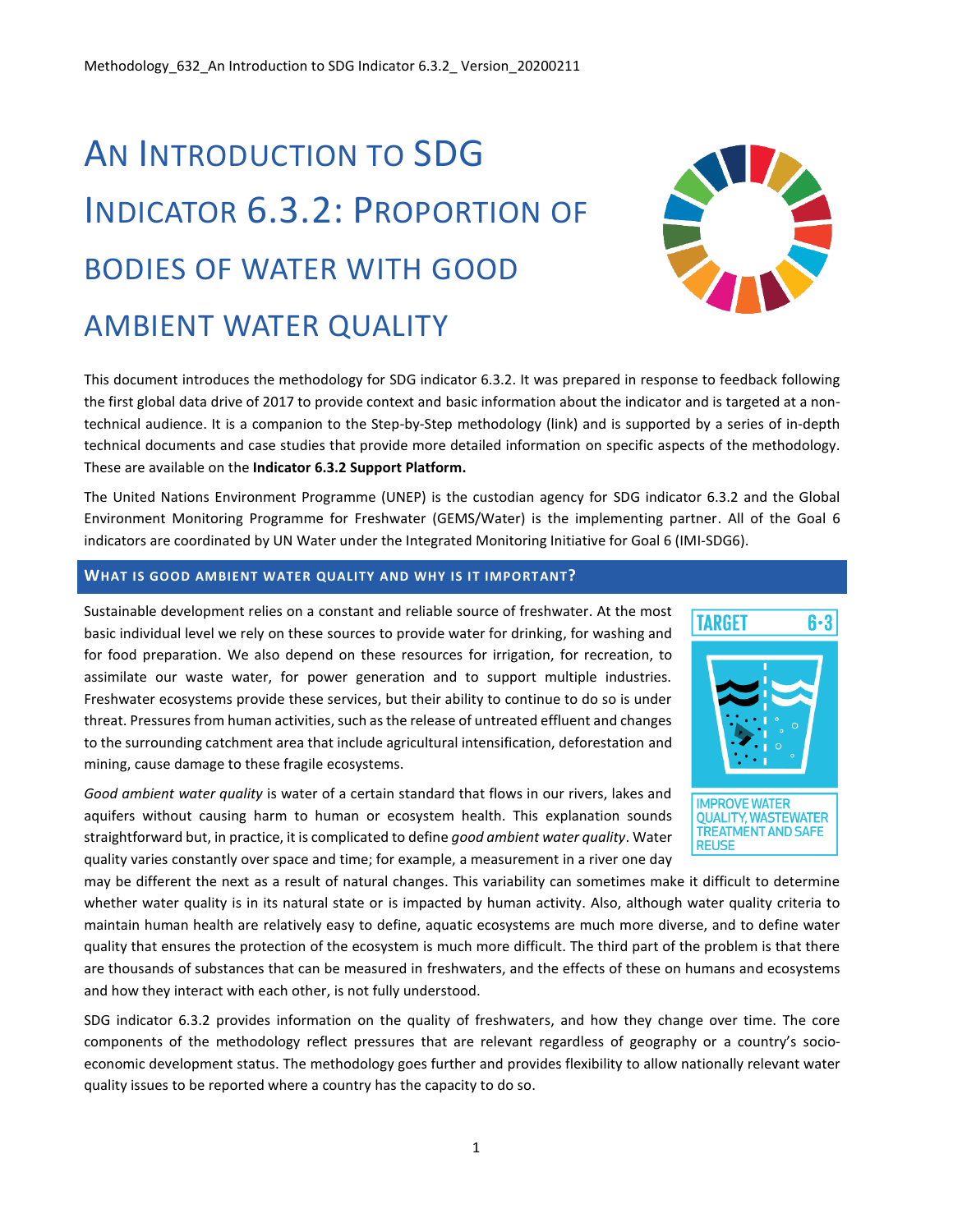## **WHY DO WE NEED INDICATOR 6.3.2?**

Target 6.3 aims to improve water quality: "*By 2030, improve water quality by reducing pollution, eliminating dumping and minimizing release of hazardous chemicals and materials, halving the proportion of untreated wastewater and substantially increasing recycling and safe reuse globally"*. **Indicator 6.3.2 provides the mechanism to determine whether efforts to improve water quality are working.**

Seeing is believing, yet often it is not possible to *see* the quality of freshwater. By monitoring and generating water quality data and by sharing them using reports, maps and data portals, we can *see* which rivers can be used to irrigate our crops, we can see if lakes can support healthy fisheries, and we can see if an aquifer can be used to supply safe drinking water. Monitoring water quality makes the invisible become visible and provides evidence to implement management measures.

In many parts of the world we have little or no information on whether quality is suitable to support sustainable development, despite the fundamental importance and multiple uses of freshwater. The data collected for indicator 6.3.2 help to fill these gaps in our understanding of the impact of human development on global water quality. These data tell us where water quality is good or polluted, and whether our efforts to improve water quality are successful or not. This is true at the national level, but also globally, regionally and most importantly locally!

#### **WHAT IS NEEDED TO REPORT?**

The indicator, at its most basic level, relies on water quality data from *in situ* measurements and the analysis of samples collected from rivers, lakes and aquifers. Water quality is assessed by measuring physical and chemical parameters that reflect natural water quality, together with major human impacts on water quality.

The methodology recognises that countries have different levels of capacity to monitor and assess water quality, with many developed countries operating extensive programmes that collect and report data to existing reporting frameworks.

At the other end of the scale, several of the least developed countries currently do not monitor ambient water quality or operate very limited programmes. In the spirit of the SDGs, the methodology is designed to be as flexible and straightforward as possible and aims to ensure that *no one is left behind*.

At a minimum, an ambient water quality monitoring programme is required that is actively collecting water quality data. For countries without such a programme, reporting may not be possible in the short-term. For these countries, GEMS/Water<sup>1</sup> can provide guidance and support to initiate data collection with a view to reporting SDG indicator 6.3.2in the near future.

# **METHODOLOGY CONCEPTS**

Below is a summary of key concepts that provide the basis for the indicator methodology. Central to its success is the maintenance of the balance between global comparability and national relevance. This is achieved by prescribing the measurement of standardised basic core components (Level 1), whilst providing sufficient flexibility to adapt the methodology to meet national and local conditions (Level 2).

<sup>1</sup> <https://www.ucc.ie/en/gemscdc/>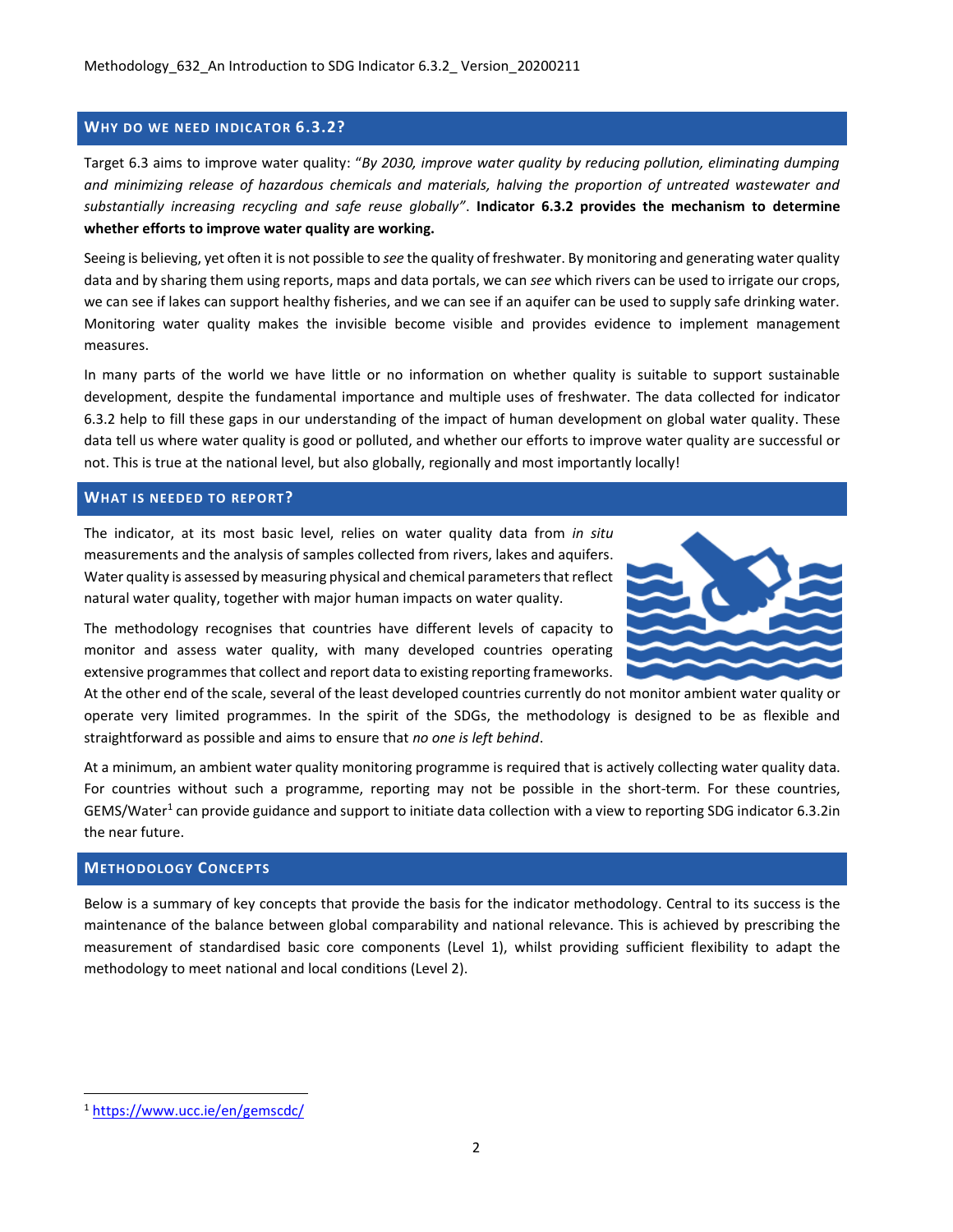# LEVEL 1 AND LEVEL 2 MONITORING

Level 1 monitoring maintains the global comparability of the indicator by using simple to measure characteristics of water that represent pressures that are relevant everywhere. The impacts from these pressures include nutrient enrichment; oxygen depletion; salinization and acidification. The parameters used to measure these impacts can be analysed in the field and do not require laboratory facilities. These parameters are organised into parameter groups and the justification for their inclusion is shown in Table 1 below.

| Table 1: Level 1 parameter groups, suggested parameters (in bold), the relevant water body types and reasons for |  |  |  |  |  |  |  |
|------------------------------------------------------------------------------------------------------------------|--|--|--|--|--|--|--|
| inclusion in the global indicator                                                                                |  |  |  |  |  |  |  |

| <b>Parameter</b><br>group                                                                           | <b>Parameter</b>                                                                  | <b>River</b> | Lake | Ground-<br>water | <b>Reason for Inclusion / Pressure</b>                               |  |  |
|-----------------------------------------------------------------------------------------------------|-----------------------------------------------------------------------------------|--------------|------|------------------|----------------------------------------------------------------------|--|--|
|                                                                                                     | <b>Dissolved oxygen</b>                                                           |              |      |                  | Measure of oxygen depletion                                          |  |  |
| Oxygen                                                                                              | Biological oxygen demand,<br>Chemical oxygen demand                               |              |      |                  | Measure of organic pollution                                         |  |  |
| <b>Salinity</b>                                                                                     | <b>Electrical conductivity</b><br>Salinity, Total dissolved solids                |              |      |                  | Measure of salinisation and helps to<br>characterises the water body |  |  |
| Nitrogen*                                                                                           | <b>Total oxidised nitrogen</b><br>Total nitrogen, Nitrite,<br>Ammoniacal nitrogen |              |      |                  | Measure of nutrient pollution                                        |  |  |
|                                                                                                     | Nitrate**                                                                         |              |      |                  | Health concern for human<br>consumption                              |  |  |
| <b>Phosphorous</b>                                                                                  | Orthophosphate<br><b>Total phosphorous</b>                                        |              |      |                  | Measure of nutrient pollution                                        |  |  |
| pH status                                                                                           | Measure of acidification and helps to<br>рH<br>characterises the water body       |              |      |                  |                                                                      |  |  |
| * Countries should include the fractions of N and P which are most relevant in the national context |                                                                                   |              |      |                  |                                                                      |  |  |
| ** Nitrate is suggested for groundwater due to associated human health risks                        |                                                                                   |              |      |                  |                                                                      |  |  |

Level 1 is limited in scope and, although it provides good information, it cannot represent all pressures to freshwater quality. Level 2 goes further and provides the flexibility for countries to include information that may be of national concern or relevance. Level 2 reporting may use additional sources of data, such as analyses of other parameters, e.g. heavy metals, or approaches other than the basic physical and chemical methods used in Level 1. These approaches may include biological or microbiological methods, satellite-based Earth observation techniques, or citizen scientist initiatives. These are summarised, but not limited to, those shown in Figure 1 below. Biological approaches include using animals or plants and algae that live in the water. Microbiological approaches may look for the presence or absence of bacteria that are known to be harmful to humans. Satellite-based Earth observation techniques analyse the colour and reflectance of images of the surface of water bodies at various wavelengths captured from satellites. These can be used to measure optically active parameters, such as chlorophyll or turbidity. Recent developments in information and communications technology have fuelled the growth and popularity of Citizen approaches to data collection. These allow data to be collected using simple kits and can geolocate accurately the data collected using mobile devices. These citizen initiatives may lack the accuracy and precision of laboratory-based analyses, but have the advantage of being able to collect data at many more locations and at a greater frequency than conventional monitoring.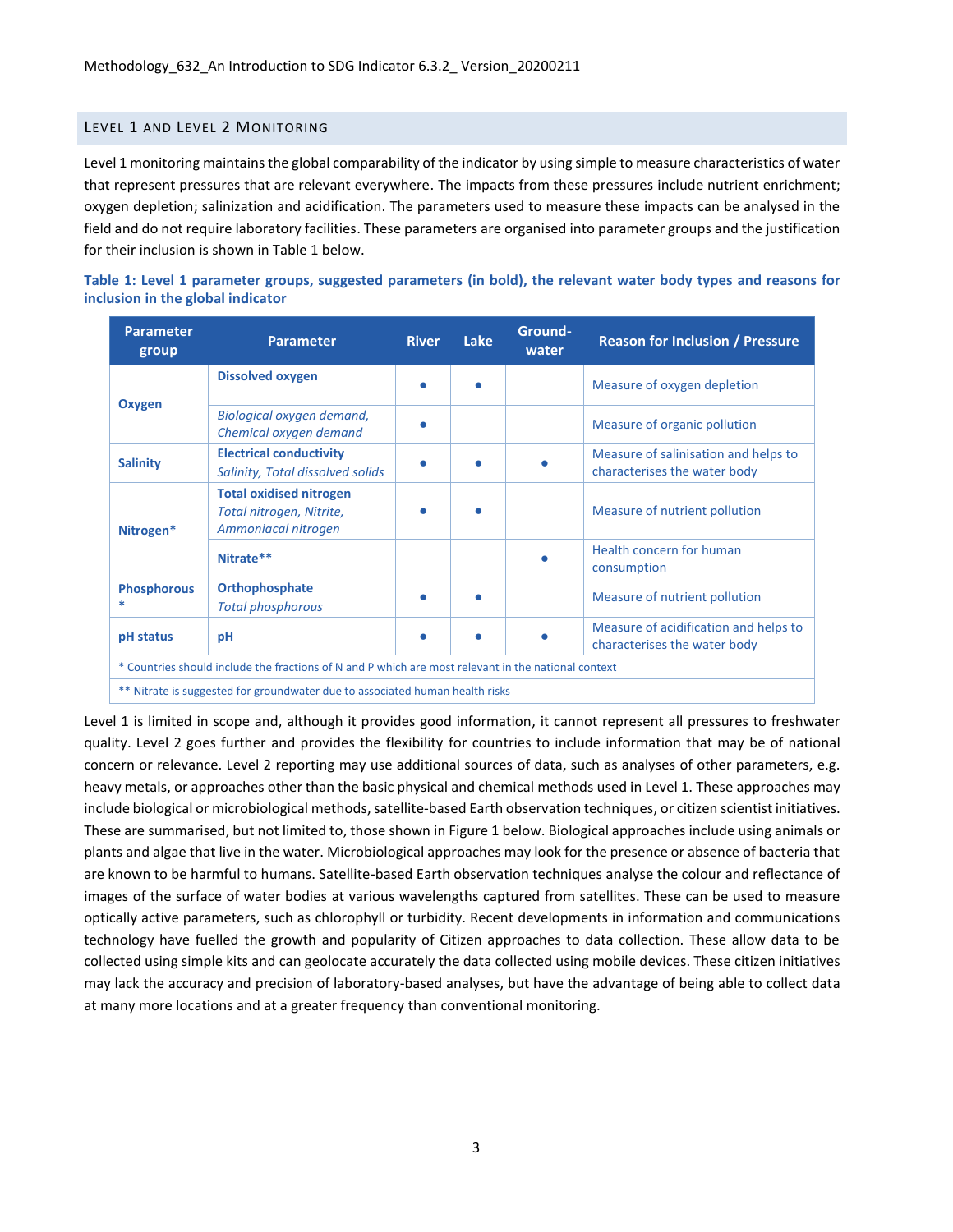

#### **Figure 1: Example of Level 1 and Level 2 data sources that can be used for SDG indicator 6.3.2 reporting**

#### THE TARGET-BASED APPROACH

Indicator 6.3.2 uses a target-based approach to classify water quality. This means that the measured values are compared with numerical values that represent "good water quality". These targets may be water quality standards that are defined by national legislation or they may be derived from knowledge of the natural or baseline status of water bodies.



It is important to recognise that ambient water quality within the indicator 6.3.2 framework is not considered with any particular "use" of water in mind. This is because it is important that the quality of water in our rivers, lakes and aquifers is compared with natural conditions before it is designated for a particular human use.

Targets can be nation-wide values, or alternatively they can be water body specific or even site-specific. The more specific a target, the better it is at identifying potential pollution problems. A full list of target values used in other jurisdictions, and guidance on how to set them, is covered in a specific technical document to be found on the **Indicator 6.3.2 Support Platform.**

Cooperation for target setting is encouraged for transboundary waters. If Country A, uses different targets to Country B for the same transboundary water body, the classification of water quality may be different even if the measured water quality is the same. Also, it is important to note that in cases where multiple target values may be relevant for the same water body, it is the most stringent target that should be applied. For example, for nitrate, a standard based on the World Health Organization's drinking water quality guidelines<sup>2</sup> may be much higher than a nitrate standard established to protect ecosystems. In this situation the more stringent ecosystem standard should be applied because this means that both human and ecosystem health are protected.

<sup>2</sup> WHO, 2017. *Guidelines for drinking-water quality: fourth edition incorporating the first addendum* 4th Edition., Geneva: World Health Organization.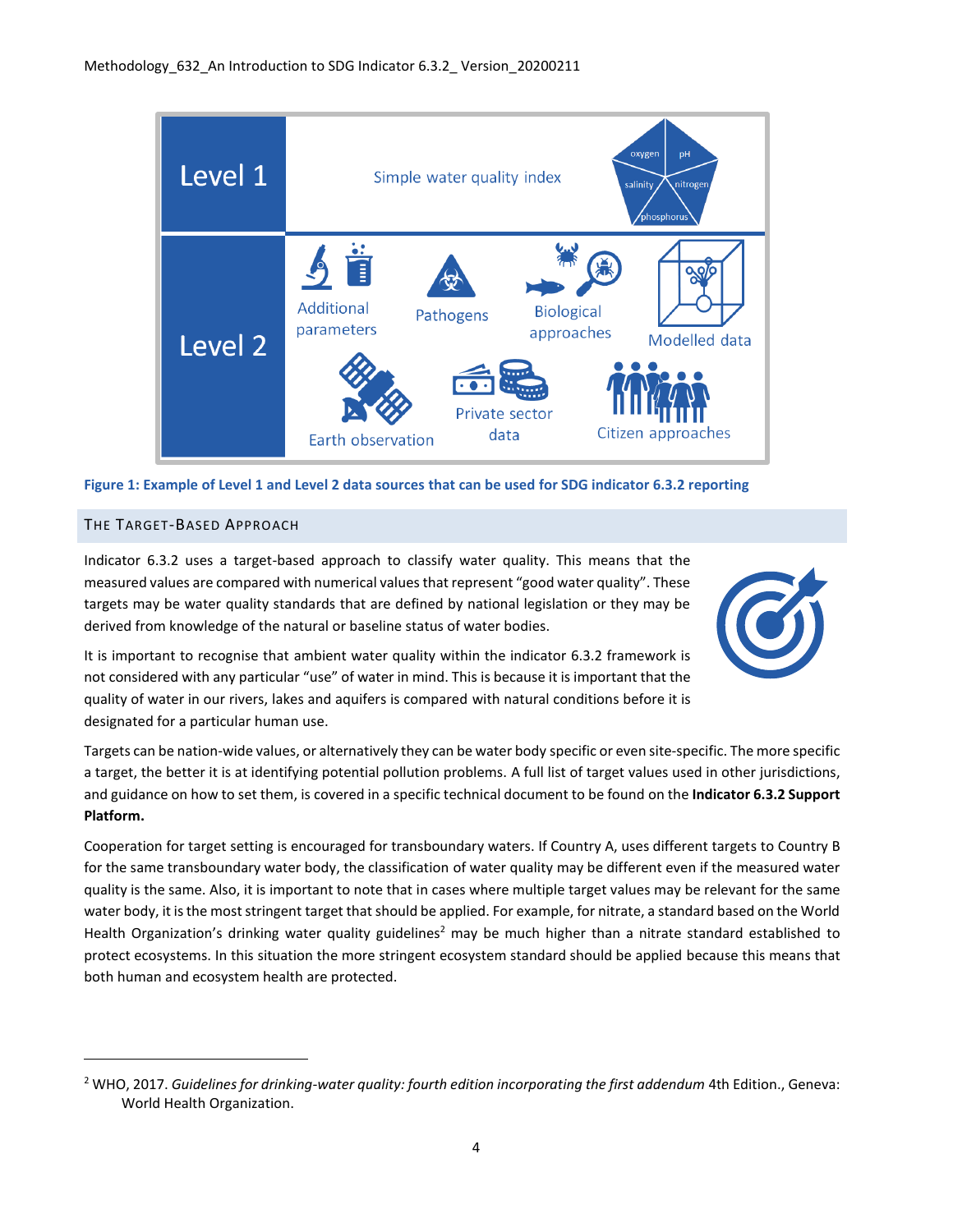### REPORTING BASIN DISTRICTS AND WATER BODIES

Countries are asked to report at the river basin level. These are referred to as **Reporting Basin Districts** (RBDs) because, although they are based on river basins, they apply to rivers, lakes and aquifers. Depending on the size of a country, there may be several RBDs within the national borders or, alternatively, the country may be wholly within a single RBD. For large countries, reporting by these hydrological units allows differences in water quality to be made clear for managers and policy makers. The RBD concept provides a practical spatial unit that can be used for management purposes. This is especially relevant for countries that share transboundary waters where strategic efforts to assess and manage water quality are of benefit to all countries.

Many countries have their river basin-based hydrological units already defined. Such units are often used for national reporting on many aspects of water and sanitation. Countries are encouraged to apply these same units for indicator 6.3.2 reporting to ensure that linkages between activities that affect water quality, such as waste water generation and treatment can be linked to water quality.

**Water bodies** are smaller units that lie wholly within an RBD. It is these smaller discrete units that are classified as being either "good" or "not good" water quality. It is at this local level that impacts of poor water quality are felt, and where actions to improve quality are realised. A water body can be one of three types: (i) a section or a tributary of a river; (ii) a lake; or (iii) an aquifer. Ideally, river water bodies should be delineated to ensure they are homogenous in terms of water quality. This allows the water body to be classified as good or not using fewer monitoring stations. Each lake and aquifer water body may require many monitoring locations to ensure that quality can be classified reliably.

#### CLASSIFICATION OF WATER QUALITY

To classify whether a water body is of "good ambient water quality" or not, a threshold is applied where 80 per cent or more of monitoring values meet their targets. This is then applied in turn to the RBD, and then to the national level to generate the national indicator score. To demonstrate how this works in practice, Figure 2 below shows how a national score of 50 per cent was generated from three RBD scores of 50, 10 and 90 per cent. Each RBD score was in turn calculated from numerous water body scores. In this simple example, each RBD contained 20 water bodies, each water body contained four monitoring stations, and each monitoring station was monitored four times.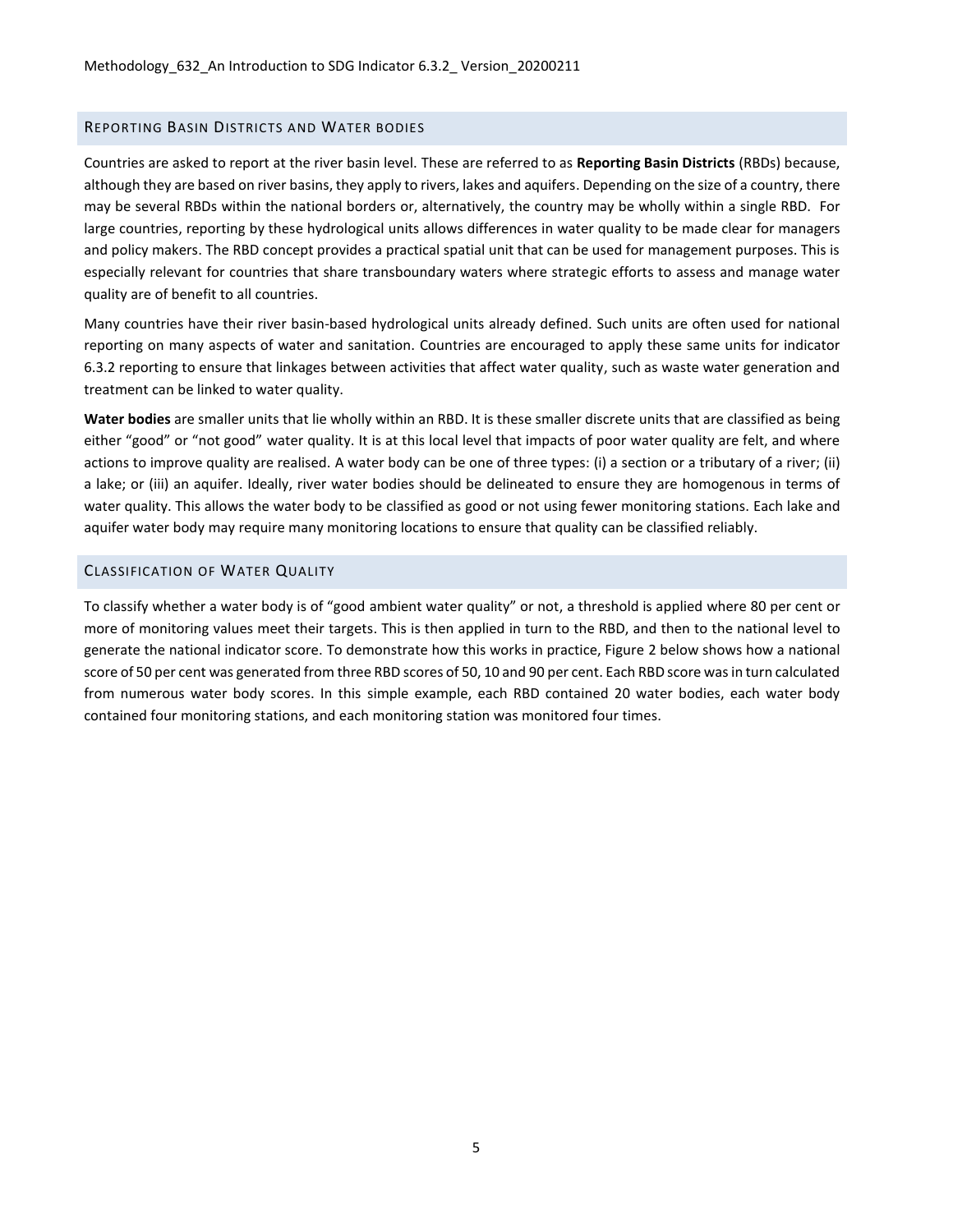| <b>Score Level</b>                 | Count |                                                                                                  | <b>Aggregation of Indicator Score</b>                                                                                                                     | <b>Notes</b>                                                                                                       |                                                                                                                         |  |  |
|------------------------------------|-------|--------------------------------------------------------------------------------------------------|-----------------------------------------------------------------------------------------------------------------------------------------------------------|--------------------------------------------------------------------------------------------------------------------|-------------------------------------------------------------------------------------------------------------------------|--|--|
| <b>National</b><br>Indicator score | 1     |                                                                                                  | 50 %                                                                                                                                                      | The national score is calculated from<br>the RBD scores (this can be separated<br>by water body type)              |                                                                                                                         |  |  |
| <b>RBD Scores</b>                  | 3     | RBD <sub>1</sub><br>50 %                                                                         | RBD <sub>2</sub><br>10 %                                                                                                                                  | <b>RBD3</b><br>90 %                                                                                                | Each RBD score is calculated from the<br>water body scores                                                              |  |  |
| Water body<br>scores               | 60    |                                                                                                  |                                                                                                                                                           |                                                                                                                    | Each water body is classified as good if 80<br>per cent or more monitoring stations<br>within it are classified as good |  |  |
| Monitoring<br>station scores       | 240   | 66<br>00                                                                                         | 88<br>$\frac{88}{66}$<br>$\frac{99}{99}$<br>∷<br>88<br>88<br>$\frac{99}{99}$<br>8<br>22<br>8<br>ä<br>$\bullet$<br>0 <sup>o</sup><br>$\frac{99}{99}$<br>66 | 8<br>8<br>×<br>$\ddot{\phantom{a}}$<br>::<br>$\bullet$<br><br>$\bullet\bullet$<br>$\frac{99}{18}$                  | Each water body has four monitoring<br>stations, and each station classified as<br>good or not                          |  |  |
| Monitoring<br>event scores         | 960   | ##<br>睚<br>m<br>₩<br>膃<br>m<br>m<br>睚<br>m<br>Ħ<br>m<br>≣<br>m<br>88<br>≣<br>::<br>88<br>m<br>88 | m<br>照<br>≣<br>m<br>m<br>m<br>照<br>m<br>誰<br>m<br>韭<br>m<br>m<br>m<br><b>BB</b><br>EE<br>m<br>88 88<br>።                                                  | <b>HH</b><br>m<br>鼺<br>m<br>88<br>88 88<br>m<br>m<br>罪<br>≣<br><b>HE HE</b><br>iii<br>88<br>≣<br><b>HH HH</b><br>用 | Data for the core parameters for four<br>monitoring events are collected at each<br>monitoring station                  |  |  |

**Figure 2: Example of how individual monitoring scores are aggregated sequentially to monitoring events, to water body scores, to river basin scores and finally to a national score. Scores above the 80% "good quality" threshold are indicated in green and "not good" results are given in orange.**

Real-world examples are never this straightforward, but it demonstrates how 960 monitoring events (note that each one includes five analyses) can be aggregated to a single national score. Furthermore, if this information is presented using a map as shown in [Figure 3,](#page-5-0) it can provide much more information on where water quality is good and where it is not.



<span id="page-5-0"></span>**Figure 3: Example showing how the information at water body level may appear at RBD and national scale**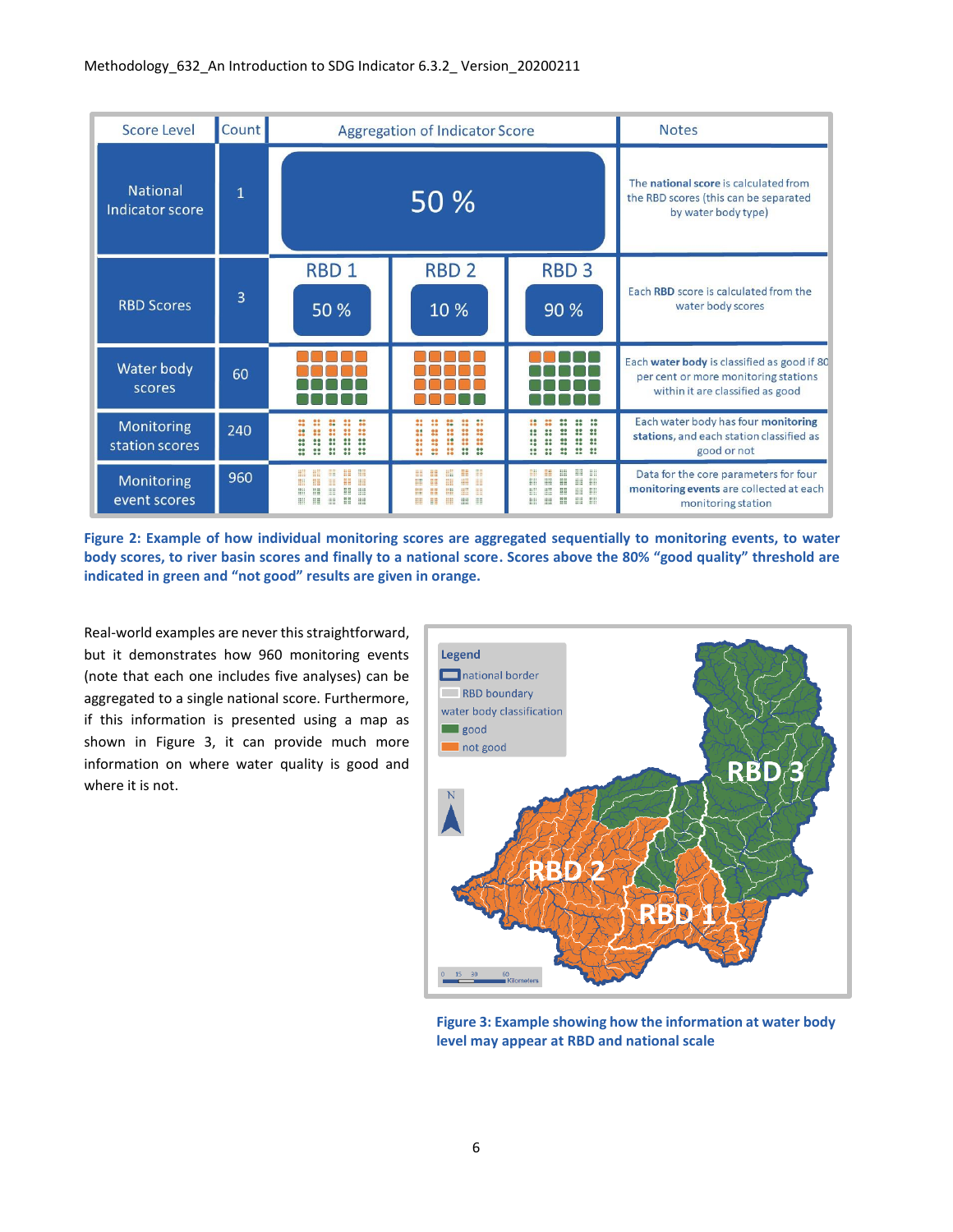## CONFIDENCE RATING

The **Confidence Rating** tool is designed to communicate the strengths or limitations of a reported Level 1 indicator score. It helps to provide confidence that an indicator score accurately reflects the condition of a country's freshwaters [\(Figure 5\)](#page-7-0). Each country decides and controls whether this tool is shown in association with their indicator score.

Grades from A to E are generated on behalf of countries by GEMS/Water based on the metadata supplied along with report submission. Metadata are the extra pieces of information that help determine how an indicator was calculated. This includes information such as the number of samples collected, where and when the samples were collected from, and the analyses performed on the samples.

Countries used vastly different quantities of data when they reported for the first SDG indicator 6.3.2 data drive in 2017. A country that uses a large number of data values would be assigned a higher rating than a country that uses very scarce data. An indicator score generated using thousands of data values is likely to be more accurate than a score that uses very few. Also, as highlighted above, Level 1 reporting cannot reflect all pressures on water quality and the Confidence Rating can be used to reflect this. For example, if a substance that is known to be harmful to human health is naturally occurring in a region, but has not been included in the Level 1 calculation, a minus would be assigned to the indicator because the score has been generated without inclusion of this parameter. An





RBD might have a high proportion of water bodies that are of good quality, but this "good" classification has been assigned without this particular harmful compound being included. In this circumstance, and if the analytical capacity is present in the country, analysis of this harmful parameter should be included and reported as Level 2.

The rating can be applied at multiple levels. At the highest level it can be applied to the national score, but it can also be applied to an RBD. For example, if a country has five RBDs, and only one was fully assessed, then the assessed one could be given an A rating, whereas the national indicator score would be given a lower rating because only part of the country was fully assessed. Table 2 below lists the criteria of the Confidence Rating tool and how these affect the rating given.

|  | Table 2: Confidence rating criteria used in the calculation |  |  |  |
|--|-------------------------------------------------------------|--|--|--|
|  |                                                             |  |  |  |

| <b>Confidence Rating Criteria</b>                                             | <b>Rating</b>                                                                                                                              |
|-------------------------------------------------------------------------------|--------------------------------------------------------------------------------------------------------------------------------------------|
| Number of core parameter groups measured                                      | $A = 5 / 5$ through to $E = 1 / 5$                                                                                                         |
| The proportion of the country/river basin monitored                           | $A = 81 - 100\%$ , $B = 61 - 80\%$ , $C = 41 - 60\%$ , $D = 20 - 40\%$ , E<br>$= 20\%$                                                     |
| The frequency of data collection                                              | $A =$ minimum of 4 per year for surface waters, and once<br>for groundwaters<br>$B - E$ = sliding scale based on submission metadata       |
| <b>Timeframe of data</b>                                                      | $A = Data from all three years preceding data drive (i.e.$<br>2017, 2018 and 2019)<br>$B - E$ = sliding scale based on submission metadata |
| If compounds known to be harmful are present in the<br>water body             | <b>Minus</b> rating applied if there is a substance known to be<br>harmful that is not included                                            |
| Whether site-specific or typology-specific target<br>values have been applied | <b>Plus</b> rating applied if specific targets rather than national<br>targets have been used.                                             |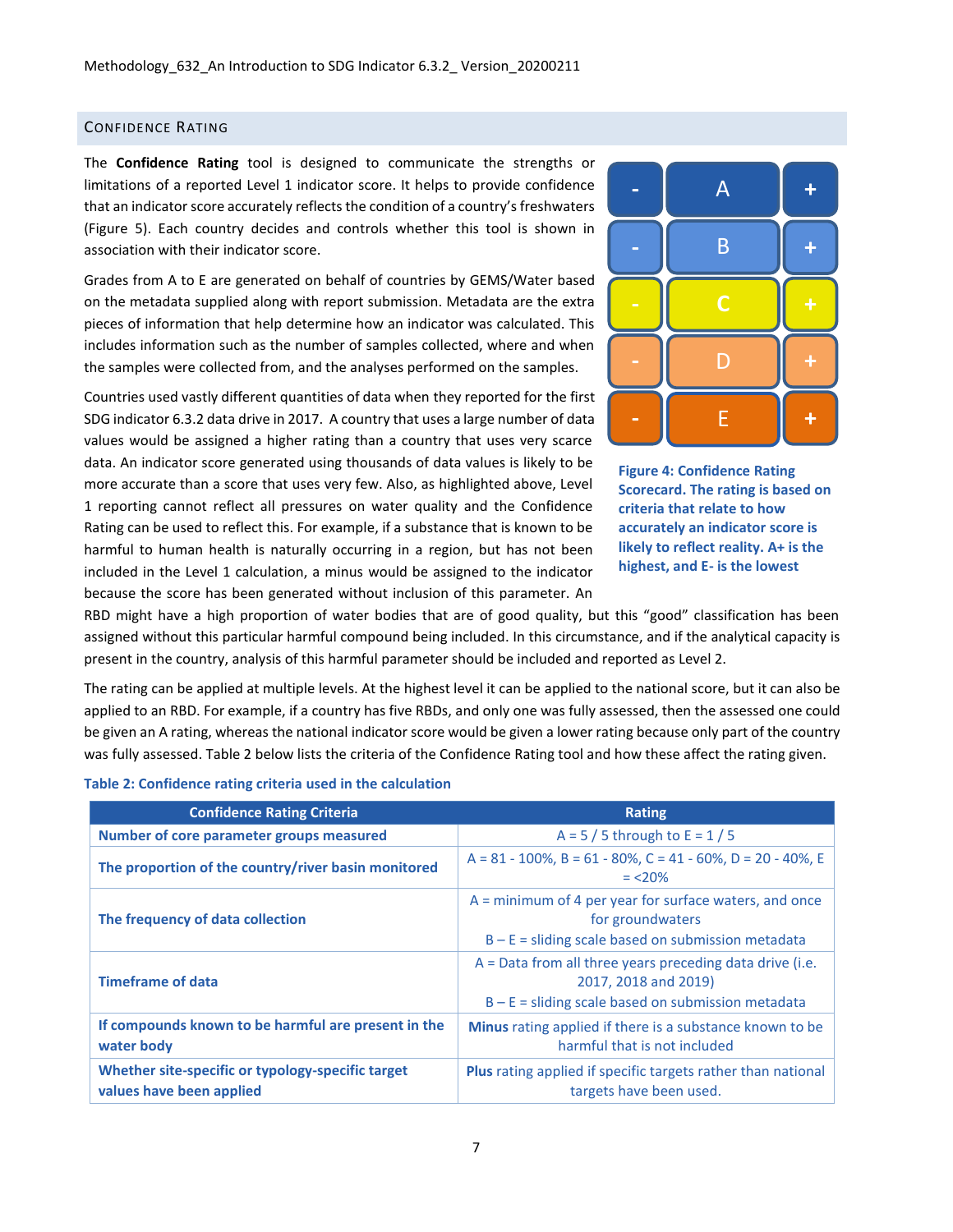## THE WATER QUALITY SCORECARD

The Water Quality Scorecard is a tool that graphically shows which of the five core parameter groups met, or did not meet, their target values. Similar to the Confidence Rating, this is an optional tool that is generated on behalf of countries, which can choose whether or not to use it. A scorecard can be generated at the RBD or country level, or alternatively by water body type, e.g., for all river water bodies. It is generated from an analysis of the number of measurements that meet target values for each parameter group. In the example shown in [Figure 5,](#page-7-0) the measurements taken in RBD A, met target values more than 80 per cent of the time for all five parameter groups, whereas for RBD B, the measurements of oxygen, nitrogen and phosphorus failed to meet target values 80 per cent of the time. Displaying the data in this way shows which of the five core parameter groups is failing most often. In this example, the poor water quality of RBD B may be caused by excess nutrients and oxygen depletion. A different RBD may be experiencing different water quality issues, such as salinization or acidification, and therefore these parameter groups would be coloured orange. This tool provides more information because it goes further than simply saying a RBD is of 'poor water quality'; it communicates *why* and, importantly, helps to identify the most appropriate management measure. Excess nutrients may derive from agriculture or domestic wastewater effluents whereas salinization may be caused by over abstraction from aquifers and salt water intrusion along coastal zones, and where different management strategies would be needed!



<span id="page-7-0"></span>**Figure 5: An example of a water quality scorecard example for two RBDs with RBD A meeting targets for all parameter groups whereas RBD B failed to meet targets for oxygen, nitrogen and phosphorus.**

## **THE REPORTING PROCESS FOR SDG INDICATOR 6.3.2**

Details of the reporting process can be found on the **Indicator 6.3.2 Support Platform**. Below is a summary of the main points.

Countries are not requested to submit water quality data values. They are asked to submit summary data to a prescribed template, together with extra information that describes exactly how the indicator was calculated, such as how many data values were used, which water bodies were monitored, and how often analyses were performed. This extra information provides UNEP with insight into how the indicator was calculated.

Countries can choose either to calculate the indicator themselves using this template along with the guidance and support provided [https://communities.unep.org/display/sdg632\)](https://communities.unep.org/display/sdg632) or, alternatively, they can send their water quality data